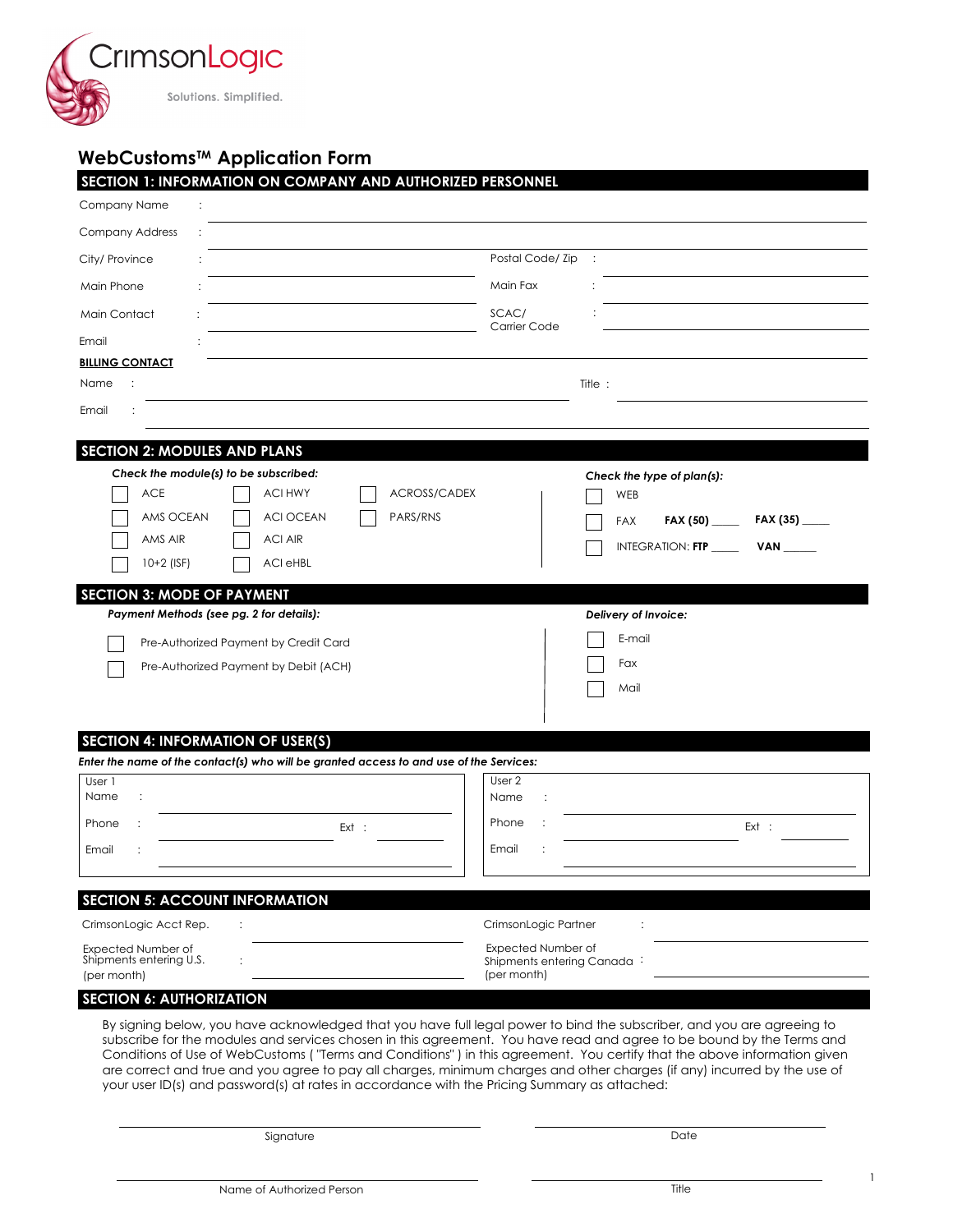| <b>OCEAN &amp; AIR MODULE Pricing Summary 2014</b>                             |  |                                                                                                                                                                                                                                     |  |  |  |  |  |
|--------------------------------------------------------------------------------|--|-------------------------------------------------------------------------------------------------------------------------------------------------------------------------------------------------------------------------------------|--|--|--|--|--|
| <b>DESCRIPTION OF MODULES AND CHARGES</b>                                      |  |                                                                                                                                                                                                                                     |  |  |  |  |  |
| <b>REGISTRATION FEE</b>                                                        |  | \$250.00                                                                                                                                                                                                                            |  |  |  |  |  |
| Please select the subscription(s) below and initial at the bottom of the page: |  |                                                                                                                                                                                                                                     |  |  |  |  |  |
| e-Manifest WEB                                                                 |  | User web portal access and to create, submit, track e-Manifests.                                                                                                                                                                    |  |  |  |  |  |
| <b>ACI AIR</b>                                                                 |  | \$50.00 Monthly Minimum Fee includes a web account with 2 User IDs and 50 txn.<br>Additional txn are charged per below table. Additional User ID is \$10.00/month.<br>Arrival submission request by CrimsonLogic is \$5.00 per CRN. |  |  |  |  |  |
| <b>ACI OCEAN</b>                                                               |  | \$50.00 Monthly Minimum Fee includes a web account with 2 User IDs and 50 txn.<br>Additional txn are charged per below table. Additional User ID is \$10.00/month.<br>Arrival submission request by CrimsonLogic is \$5.00 per CRN. |  |  |  |  |  |
| AMS AIR                                                                        |  | \$50.00 Monthly Minimum Fee includes a web account with 2 User IDs and 50 txn.<br>Additional txn are charged per below table. Additional User ID is \$10.00/month.                                                                  |  |  |  |  |  |
| AMS OCFAN                                                                      |  | \$50.00 Monthly Minimum Fee includes a web account with 2 User IDs and 50 txn.<br>Additional txn are charged per below table. Additional User ID is \$10.00/month.                                                                  |  |  |  |  |  |
| $ISF(10+2)$                                                                    |  | \$50.00 Monthly Minimum Fee includes a web account with 2 User IDs and 50 txn.<br>Additional txn are charged per below table. Additional User ID is \$10.00/month.                                                                  |  |  |  |  |  |
| <b>JAPAN AFR</b>                                                               |  | \$50.00 Monthly Minimum Fee includes a web account with 2 User IDs and 50 txn.<br>Additional txn are charged per below table. Additional User ID is \$10.00/month.                                                                  |  |  |  |  |  |
| <b>Tier Pricing Table</b>                                                      |  | \$<br>Monthly txn 51-250<br>0.85                                                                                                                                                                                                    |  |  |  |  |  |

 Monthly txn 501+ \$ 0.65

\*\*\* A WEB transaction fee is charged for each add, modify or cancel submission on the web portal.

Monthly txn 251-500

# e-Manifest FAX

e-Manifest completion and submission by CrimsonLogic on the user's behalf.

\$ 0.75

# FREQUENT FAX (50)

| ACI AIR                    | \$50.00 Monthly Minimum Fee includes 5 transactions. Additional are \$6.00 each. |
|----------------------------|----------------------------------------------------------------------------------|
| ACI OCEAN                  | \$50.00 Monthly Minimum Fee includes 5 transactions. Additional are \$6.00 each. |
| AMS AIR                    | \$50.00 Monthly Minimum Fee includes 5 transactions. Additional are \$6.00 each. |
| AMS OCEAN                  | \$50.00 Monthly Minimum Fee includes 5 transactions. Additional are \$6.00 each. |
| ISF (10+2)                 | \$50.00 Monthly Minimum Fee includes 5 transactions. Additional are \$6.00 each. |
| JAPAN AFR                  | \$50.00 Monthly Minimum Fee includes 5 transactions. Additional are \$6.00 each. |
| <b>INFREQUENT FAX (35)</b> |                                                                                  |
| ACI AIR                    | \$35.00 per shipment with no Monthly Minimum Fee.                                |
| ACI OCEAN                  | \$35.00 per shipment with no Monthly Minimum Fee.                                |
| AMS AIR                    | \$35.00 per shipment with no Monthly Minimum Fee.                                |
| AMS OCEAN                  | \$35.00 per shipment with no Monthly Minimum Fee.                                |
| $ISF(10+2)$                | \$35.00 per shipment with no Monthly Minimum Fee.                                |
| JAPAN AFR                  | \$35.00 per shipment with no Monthly Minimum Fee.                                |
|                            |                                                                                  |

\*\*\* A FAX transaction fee is charged for each conveyance report, cargo report, arrival message and close message submitted by CrimsonLogic on the user's behalf.

# NOTES TO PRICING

- Charges are billed in CAD or USD and are subject to applicable taxes.

- Charges will commence on the date of the initial activation of the Services and are billed at the end of the month in which they are incurred.
- \$25.00 Administration fee applies to plan changes.
- \$50.00 Administration fee applies to account reactivation.
- \$25.00 Administration fee applies to manifest retrieval request (up to 3 months per request).
- \$50.00 Yearly Account Maintenance Fee applies to inactive Infrequent Fax Accounts.
- 30 days notice is required to cancel subscription by email or by service change request form.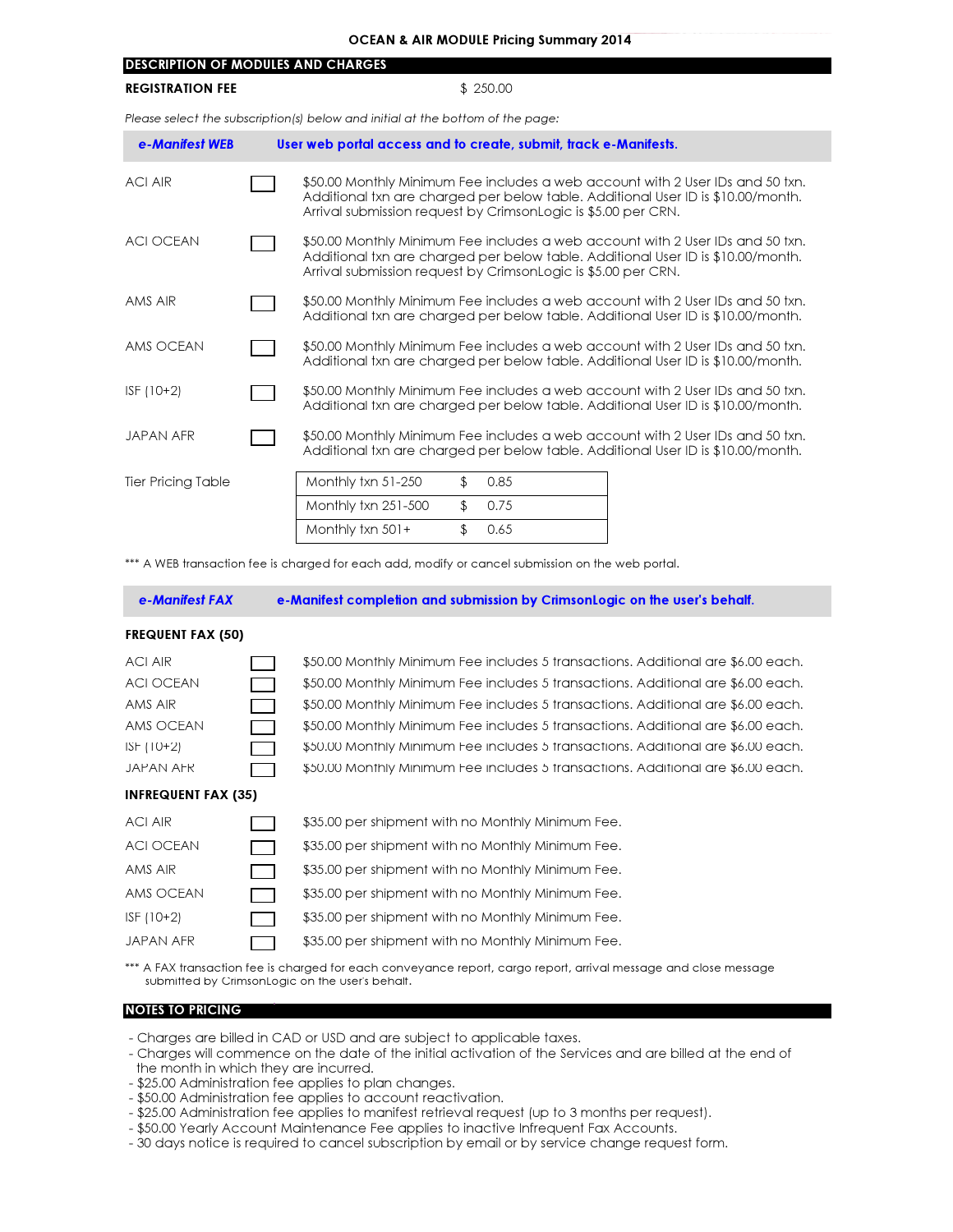# **PAYMENT INFORMATION**

| <b>PAYMENT METHODS</b>        | <b>PAYMENT DETAILS</b>           |                                                                                                                                                                                                        |
|-------------------------------|----------------------------------|--------------------------------------------------------------------------------------------------------------------------------------------------------------------------------------------------------|
|                               |                                  |                                                                                                                                                                                                        |
| <b>Pre-authorized Payment</b> | <b>Credit Card Authorization</b> |                                                                                                                                                                                                        |
| by Credit Card                | Company Name                     | $\ddot{\cdot}$                                                                                                                                                                                         |
|                               | Authorized By                    |                                                                                                                                                                                                        |
|                               | monthly invoices.                | I hereby authorize CrimsonLogic to charge the below credit card account for automatic payment for                                                                                                      |
|                               | Card Holder Name                 | $\mathbb{R}^2$                                                                                                                                                                                         |
|                               | Card Number                      |                                                                                                                                                                                                        |
|                               | <b>Expiration Date</b>           | MasterCard<br>AMEX<br>Visa                                                                                                                                                                             |
|                               | Card Holder's<br>Signature       | CVV:<br><b>Report Follows</b>                                                                                                                                                                          |
| Pre-authorized Payment        | <b>ACH Authorization</b>         |                                                                                                                                                                                                        |
| by ACH Direct Debit           | Company Name                     |                                                                                                                                                                                                        |
|                               | Authorized By                    |                                                                                                                                                                                                        |
|                               |                                  | I hereby authorize CrimsonLogic to initiate debit entries to my account indicated below at the Financial<br>Institution branch for the purpose of providing payment for my services wtih CrimsonLogic. |
|                               | Financial Institution            | ÷                                                                                                                                                                                                      |
|                               | <b>Bank Number</b>               |                                                                                                                                                                                                        |
|                               | <b>Transit Number</b>            |                                                                                                                                                                                                        |
|                               | Account Number                   |                                                                                                                                                                                                        |

Account Holder's Signature : Date : Please attach a copy of a VOID cheque with this application. Any changes to the Account or Card

information provided in this Authorization should be provided to CrimsonLogic at least (5) business days prior to last business day of the month. A \$25.00 NSF fee applies to all ACH returns.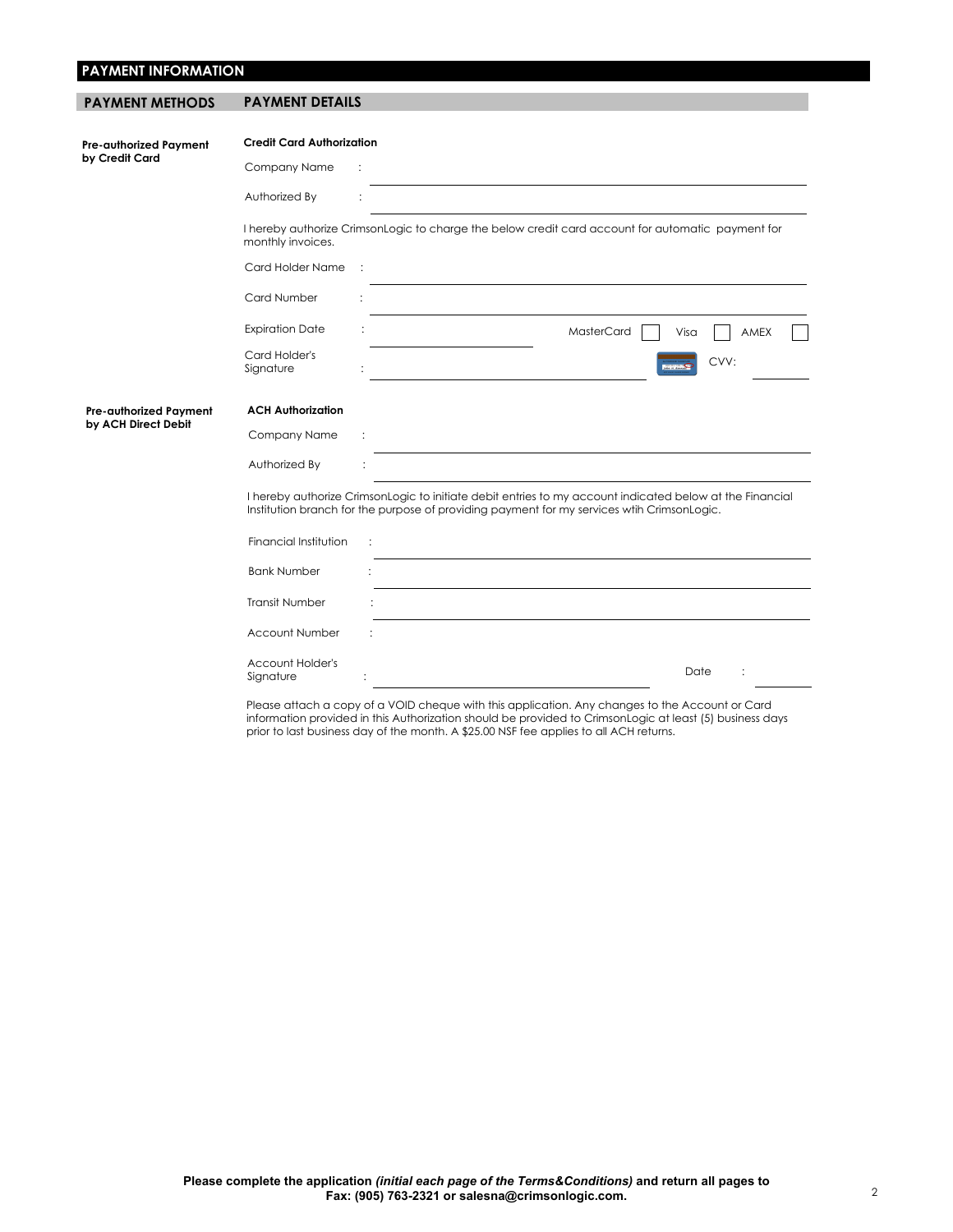### GENERAL TERMS & CONDITIONS

These General Terms and Conditions (hereinafter referred to as "General T&Cs") shall govern the use of the services offered by CrimsonLogic (North America) Inc. or a member of the CrimsonLogic Group of Companies (hereinafter collectively called "CrimsonLogic). These General T&C contain terms and conditions that are of general application to most of CrimsonLogic's service offerings, and some of the terms may not be applicable to you. The specific service requested by you may be subject to additional terms and conditions (hereinafter referred to as "Product-Specific Terms") that are either set out in the Application Form or on the websites mentioned in the Application form. The General T&Cs and the Product Specific Terms together, shall be referred to as "Agreement".

Unless explicitly stated otherwise, any new feature or features that augment or enhance the current services, including the release of or migration to new services, shall be subject to this Agreement.

By completing and submitting the relevant application form for use of the Service or by using or otherwise assessing the Service, the Subscriber represents that it has read this Agreement and agrees to be bound by it.

## **1 TERMINOLOGY**

In this Agreement, the following words and expressions have the meanings assigned to them except where the context otherwise requires:

- (i) "Addressee" of a Data Message or an Electronic Record means a person who is intended by the Originator to receive the Data Message or Electronic Record, but does not include an intermediary like CrimsonLogic who sends, receives, stores or provides other service with respsect to the Data Message or Electronic Record on behalf of the Originator or Addressee;
- (ii) "CrimsonLogic" is a reference to CrimsonLogic entity whose name appears on the Application Form, and in the absence of such name refers to CrimsonLogic (North America) Inc;
- (iii) "Data Message" means information generated, sent, received or stored by electronic, optical or similar means, including but not limited to electronic data interchange (EDI), electronic mail, telegram, telex or telecopy;
- (iv) "Digital Signature" means data in electronic form in, affixed to, or logically associated with, a Data Message or an Electronic Record, which may be used to identify the signatory in relation to the Data Message or Electronic Record and indicate the signatory's approval of the information contained therein; and a reference to "Digitally Sign" shall be construed accordingly;
- (v) "Electronic Record" means a record generated in digital form by an Information System, which can be: (a) transmitted from an Information System or from one Information System to another; and (b) stored in an Information System or other medium;
- (vi) "Information System" " means a system for generating, sending, receiving, storing or otherwise processing Data Messages or Electronic Records;
- (vii) "Services" " means the service provided by CrimsonLogic over the Internet to the Subscriber upon the Subscriber's application therefore;
- (viii) "Originator" of a Data Message or an Electronic Record means a person by whom, or on whose behalf, the Data Message or Electronic Record purports to have been sent or generated prior to storage, if any, but does not include an intermediary like CrimsonLogic who sends, receives, stores or provides other services with respect to the Data Message or Electronic Record on behalf of the Originator or Addressee;
- (ix) "Subscriber" or "you" means the party identified on the Application form whose application is approved and accepted by CrimsonLogic;
- (x) "Service Provider" means the content or service provider (other than CrimsonLogic) to which online assess is provided to the Subscriber via the Website or Services, including without limitation, banks, regulatory bodies, certification authorities, etc.;
- (xi) "Website" or "Websites" refers to the location of the web pages on the internet over which the Subscriber may access for the purpose of using the Services and which are specifically described in the Application Form, and includes such other uniform resource locators as may be provided or substituted by CrimsonLogic from time to time.

#### **2 REGISTRATION**

- 2.1 In order to use the Services, you will need to become a Subscriber by:
	- (i) submitting the relevant properly completed application form ("Application Form"), which may be requested from CrimsonLogic or downloaded from CrimsonLogic's website;
	- (ii) providing to CrimsonLogic all ancillary information that CrimsonLogic may require, including but not limited to information on every end user being granted access to and use of the Services; and
	- (iii) paying all applicable fees.

Upon completion of the above, CrimsonLogic will issue to you passwords and user identification numbers to use the Services. CrimsonLogic reserves the sole right not to accept any Application Form at its sole discretion.

2.2 This Agreement shall commence on the date of CrimsonLogic's approval of your application for use of the Services and shall remain in force unless earlier terminated in accordance with the terms and conditions herein.

#### **3 AMENDMENTS TO TERMS AND CONDITIONS**

3.1 CrimsonLogic reserves the right to amend the terms and conditions of this Agreement from time to time. Amendments to the General T&Cs will be effective after thirty (30) days have passed from the date of posting on the Website or www.crimsonlogic.com. Amendments to the Product Specific Terms will be effective after thirty (30) days have been passed from the date of posting on the Website. IT IS THE SUBSCRIBER'S RESPONSIBILITY TO CHECK THE WEBSITE FROM TIME TO TIME FOR AMENDMENTS TO THIS AGREEMENT. BY USING OR CONTINUING TO USE THE SERVICES AT ANY TIME AFTER THIRTY (30) DAYS HAVE PASSED FROM THE DATE ANY AMENDMENTS ARE POSTED ON THE WEBSITE, YOU REPRESENT THAT YOU AGREE TO BE BOUND BY THE TERMS AND CONDITIONS OF THIS AGREEMENTAS AMENDED.

#### **4 SCOPE OF SERVICES**

- 4.1 Subject to the acceptance of the properly completed Application Form by CrimsonLogic and payment of all applicable fees by the Subscriber, CrimsonLogic will provide the Subscriber the Services, provided always that CrimsonLogic reserves the right to modify, enhance, withdraw or suspend the Services, or any part thereof, at any time. CrimsonLogic will advise the Subscriber of the changes thirty (30) days in advance where the changes will, in CrimsonLogic's opinion, significantly alter the Services.
- 4.2 CrimsonLogic may provide such training, technical support or professional, archival or other ancillary services (collectively "Other Services") to the Subscriber as CrimsonLogic may decide or agree from time to time. CrimsonLogic will inform the Subscriber of the nature and conditions (including but not limited to any applicable charges) pertaining to such Other Services. CrimsonLogic reserves the right to change the scope or conditions of such Other Services at its sole discretion and will notify the Subscriber of such revision, either in electronic or written format or by posting on the Website.
- 4.3 The Services will be made available during such hours as may be notified by CrimsonLogic to the Subscriber. CrimsonLogic reserves the right to alter or extend the service hours from time to time.

Please initial :  $\begin{array}{ccc} \hline \end{array}$  3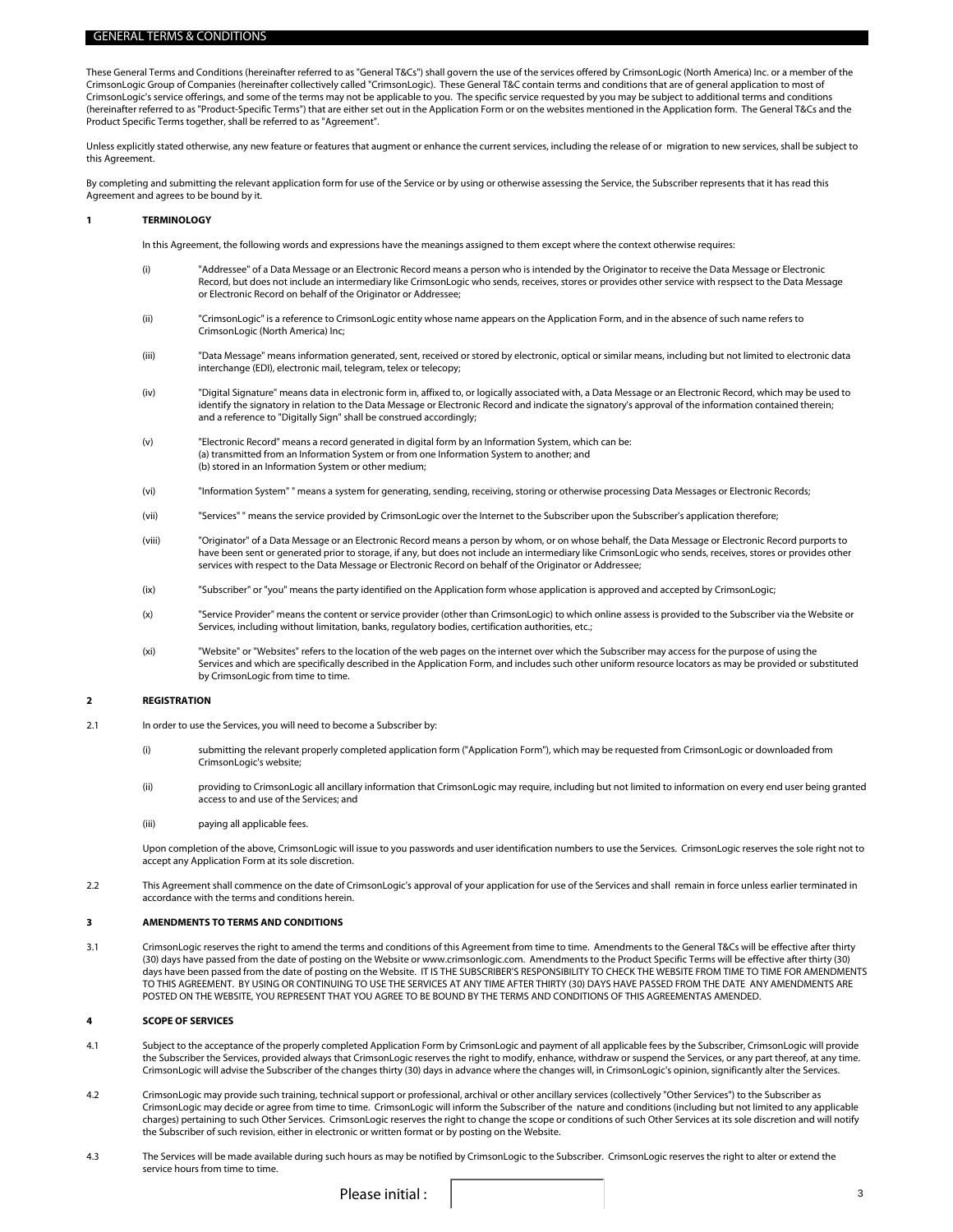4.4 Access to and use of a Service Provider's services and facilities by the Subscriber may require the approval of the Service Provider. The Service Provider may impose its own terms and conditions and charges for access to and use of its services. The Subscriber is responsible for ensuring that it has obtained all necessary approvals, consents and permissions for access to and use of a Service Provider's services and facilities.

# **5 SUBSCRIBER RESPONSIBILITIES**

- 5.1 The Subscriber shall obtain, install and maintain such suitable equipment, software and communication means as may be required to make connection to the World Wide Web and to use the Services, including a computer and modem, telecommunication facilities or other access devices, and other ancillary equipment.
- 5.2 The Subscriber is responsible for the confidentiality of the password(s) associated with the account and user identification number(s) assigned by CrimsonLogic upon registration of the Subscriber for the Services. The Subscriber shall ensure control of the password(s) and user identification number(s) for authorised usage of the Services. Unless the contrary is proved, all communication and activities occurring under or referable to the Subscriber's user account, user identification number(s) or password(s) shall be deemed to have been validly issued or authorised by the Subscriber. The Subscriber shall be liable for all costs, fees and expenses arising from any communication and activity occurring or referable to the Subscriber's user account, user identification number(s) or password(s).
- 5.3 The Subscriber agrees that access to and usage of the Services is for its own business purposes only. The Subscriber shall use the Services solely in the capacity of an enduser, and shall not, without CrimsonLogic's prior written approval, reproduce, duplicate, copy, sell, resell or exploit any portion of the Services, information obtained through the Services, or use or access to the Services. The Subscriber shall not use the Services for the provision of outsourcing service or service bureau-like services, without CrimsonLogic's express prior written permission. CrimsonLogic may agree to the Subscriber's use of the Services to provide such services at a separate charge.
- 5.4 The Subscriber warrants and represents that the Subscriber or its nominees are duly authorised to upload, submit, transmit or otherwise deal with all content, information and data provided by the Subscriber, and that all such content, information and data provided is true, accurate, current and complete.
- 5.5 The Subscriber agrees not to submit, upload or transfer any unauthorised files, codes (including but not limited to viruses), documents and information, in the course of using the Services.
- 5.6 The Subscriber undertakes not to use the Services for or to carry out any activity that may be prohibited under the laws of Ontario, Canada or any other applicable law.
- 5.7 The Subscriber hereby authorise CrimsonLogic to deal with any data or information submitted by or to the Subscriber, in any manner, as CrimsonLogic deems necessary to carry out the Services.
- 5.8 The Subscriber agrees to render all reasonable assistance to CrimsonLogic, as CrimsonLogic may request from time to time.
- 5.9 The Subscriber agrees to at all times indemnify and hold harmless CrimsonLogic and its officers, employees and agents ("those indemnified") from and against any loss (including reasonable legal costs and expenses) or liability reasonably incurred or suffered by any of those indemnified arising from:
	- (a) a breach by the Subscriber or its employees, agents or contractors of the terms of this Agreement; or
	- (b) any willful, unlawful or negligent act or omission on the part of the Subscriber or its employees, agents or contractors.
- 5.10 The Subscriber shall provide to CrimsonLogic the Subscriber' contact details (e.g. address, telephone number, fax number, e-mail) and shall promptly update CrimsonLogic from time to time on any change in such contact details. Where CrimsonLogic is to send any notification to the Subscriber under this Agreement, CrimsonLogic shall use reasonable efforts to do so at the Customer's contact details last provided to CrimsonLogic. CrimsonLogic shall not be liable if the Customer cannot be contacted through any one of the contact details after two (2) attempts made within a two (2) week period.

# **6 DATA MESSAGES AND ELECTRONIC RECORDS**

- 6.1 The Subscriber agrees that all Data Messages and Electronic Records to be sent through the Services will comply with all applicable legal requirements and such message requirements as CrimsonLogic may prescribe from time to time.
- 6.2 Unless otherwise specified by CrimsonLogic, the dispatch of a Data Message is for all purposes deemed to have occurred when the Data Message enters an Information System outside the control of the Originator or of any person who sent the data message on behalf of the Originator.
- 6.3 Unless otherwise specified by CrimsonLogic, the receipt of a Data Message is for all purposes deemed to have occurred when the Data Message enters an Information System or an electronic mailbox or similar system of the Addressee.
- 6.4 CrimsonLogic will not be responsible for any trouble or loss caused by disputes (i) between the Subscriber and a Service Provider or (ii) between a Subscriber and another Subscriber relating to the dispatch or receipt of Data Message or Electronic Records.
- 6.5 The period between "dispatch" and "receipt", as specified in Clauses 6.2 and 6.3 above, is indispensible for CrimsonLogic for the conversion of format and transference of Data Message or Electronic Record etc. CrimsonLogic will not be responsible for any damage or loss caused by the occurence of the said period.
- 6.6 Unless otherwise specified by CrimsonLogic, a Data Message or Electronic Record is deemed to be dispatched at the place where the Originator has his place of business, and is deemed to be received at the place where the Addressee has his place of business. For the purpose of this paragraph:-
	- (i) If the Originator or the Addressee has more than one place of business, the place of business is that which has the closest relationship to the underlying transaction or, where there is no underlying transaction, the principal place of business; or
	- (ii) If the Originator or the Addressee does not have a place of business, reference is to be made to the habitual residence of the Originator of the Addressee.
- 6.7 If the Subscriber receives any Data Messages or Electronic Records addresssed to another Subscriber or a third party which was wrongfully forwarded to him, he shall:-
	- (i) notify, and return the Data Messages or Electronic Records to, the Originator through CrimsonLogic as soon as possible;
	- (ii) destroy all copies of the Data Messages or Electronic Records afterwards and keep the contents of the Data Message confidential.

### **7 WRITING AND SIGNATURE REQUIREMENTS**

- 7.1 The Subscriber agrees that, to the maximum extent permissible by law:-
	- (i) a Data Message or an Electronic Record made and presented in accordance with CrimsonLogic's specified message requirements and procedures will in any event and for all purposes be treated and deemed the same as a document in writing with the same content.
	- (ii) a Data Message or an Electronic Record with a Digital Signature made in accordance with CrimsonLogic's message requirements and procedures will in any event and for all purposes be treated and deemed the same as a document in writing physically signed by the party who made the Digital Signature with the same content.
	- (iii) a Data Message or an Electronic Record, whether Digitally signed or not, sent to or communicated with the Addressee through CrimsonLogic's Services will in any event and for all purposes be treated and deemed to have been physically delivered and communicated with the Addressee.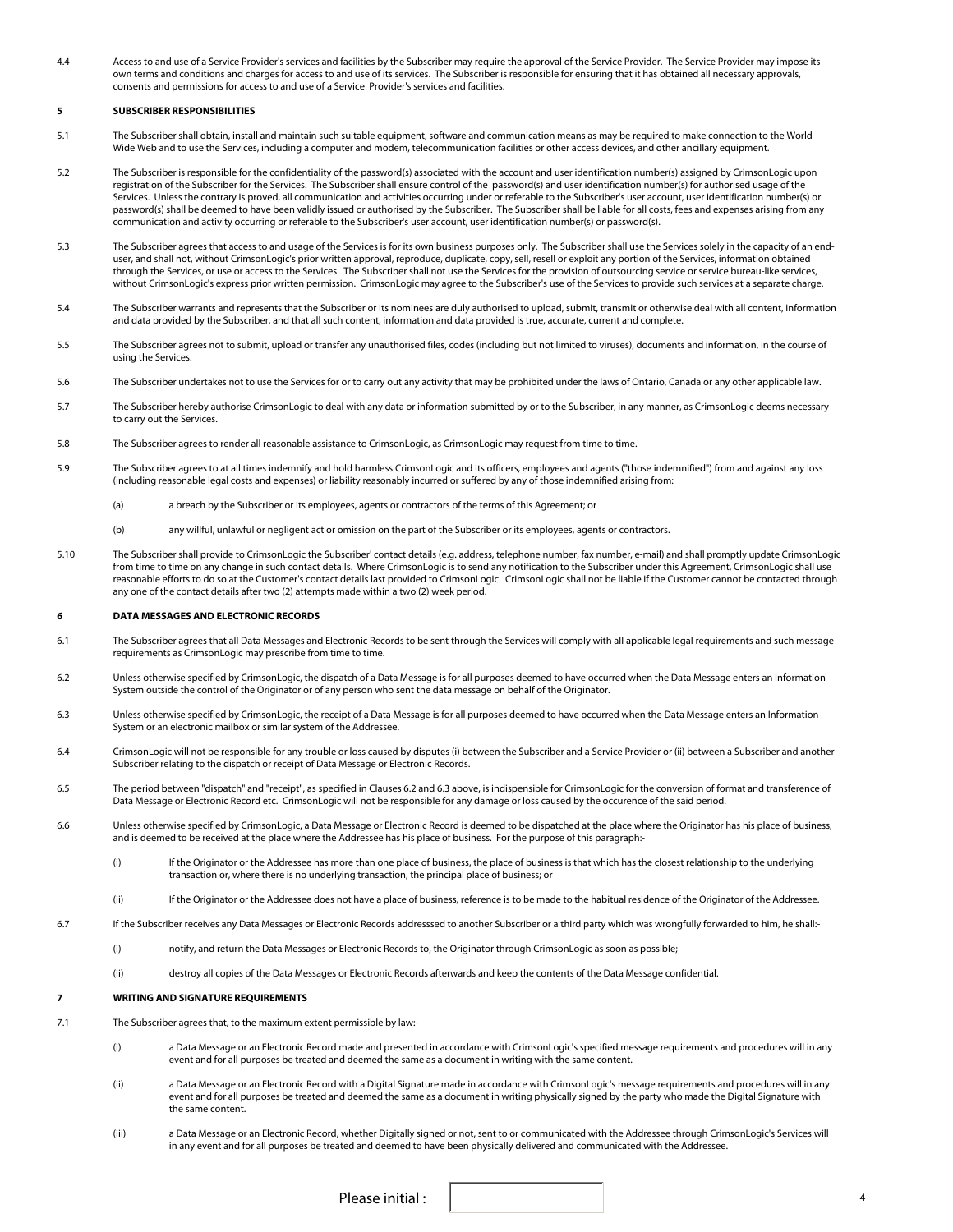- 7.2 The Subscriber shall inform other relevant Subscribers through CrimsonLogic if the Subscriber is aware of any prohibition or restriction by the laws of any relevant jurisdiction, or any inconsistency with such laws, relating to any of the provisions specified in this Agreement or any contents of a Data Message or Electronic Record sent or received by it.
- 7.3 Upon the reasonable request of CrimsonLogic, for the purpose of any dispute resolution proceedings of whatever nature, the Subscriber shall do such necessary acts to perfect and give effect to the Data Messages or Electronic Records, whether digitally signed or not, including but not limited to reducing the contents thereof in writing and physically signing the written records so reduced, to certify that the original Data Message or Electronic Record was validly signed.
- 7.4 The Subscriber shall not challenge, and hereby waives all his rights (if any) to challenge, the validity or enforceability of any Data Messages, Electronic Records, or agreements or transactions concluded completely or partially through it on the grounds that they were in electronic form, sent electronically and/or the signature appended is only a Digital Signature.
- 7.5 Where the parties so agree, CrimsonLogic shall retain the Subscriber's digital signature certificate and shall be authorised by the Subscriber to Digitally Sign the Subscriber's Digital Signature on the Subscriber's behalf to such electronic documents as may be authorised by the Subscriber. The Subscriber hereby indemnifies CrimsonLogic against any action or liability that may arise from CrimsonLogic's retention of the Subscriber's digital signature certificate and CrimsonLogic's authorised use of the Subscriber's Digital Signature.

# **8 INTELLECTUAL PROPERTY RIGHTS**

8.1 All intellectual property rights (including copyright and trade marks) contained in, relating to or in connection with the Websites and Services (including text, graphics, logos, icons, sound recordings and software) are owned by CrimsonLogic or our licensors. No materials provided through the Websites or Services, including text, graphics, compilations, computer program, code and/or software may be reproduced, modified, adapted, distributed, published, displayed, uploaded, broadcast, posted, transmitted, or hyperlinked in any manner and in any form without our express, prior written approval and the respective intellectual property or hyperlinked in any manner and in any form without our express, prior written approval and the respective intellectual property owners.

#### **9 TERMS OF PAYMENT**

- 9.1 In consideration of the provision of the Services by CrimsonLogic, the Subscriber agrees as follows:
	- (I) The Subscriber shall make payment to CrimsonLogic of all applicable charges ("Charges") for the use of the Services, including but not limited to related technical support, in accordance with CrimsonLogic's rates and fees, as may be amended from time to time by CrimsonLogic. Notification of new rates and fees will be either posted on the Website or sent to the Subscriber via electronic or written means. Payment of Charges shall be in accordance with such payment modes as CrimsonLogic may prescribe from time to time. Payments by the Subscriber to CrimsonLogic shall be the full amount billed and free of any deduction of any nature whatsoever, including without limitation, deductions for bank charges, official fees, taxes or any other expense or charge incurred by the Subscriber.
	- (ii) If CrimsonLogic does not receive any payment or notification as aforesaid from the Subscriber within the Payment Period, CrimsonLogic will suspend the Services provided to the Subscriber. If CrimsonLogic still does not receive any said payment or notification from the Subscriber or is unable to contact the Subscriber at his last known contact details within one (1) week from the Payment Period, CrimsonLogic shall entitled to terminate this Agreement forthwith and the Subscriber shall be de-registered as an authorised user of the Services. The above shall be without prejudice to the rights of CrimsonLogic in respect of the non-payment of the Charges and interest accrued thereon due from the Subscriber.
	- (iii) The Subscriber shall notify CrimsonLogic of any discrepancies in the amounts charged within thirty (30) days of notification of any payable Charges, failing which the amount charged shall be deemed correct and the Subscriber shall not be entitled to dispute the same or bring any action or proceedings against CrimsonLogic in respect thereof.
	- (iv) CrimsonLogic may impose a late payment interest of 1% per month or \$5.00 per failed cycle of direct debit whichever is higher, on Charges that are unsuccessfully collected or outstanding from the due collection/ payment date until actual collection/ payment date.
	- (v) In direct debit cases, the Subscriber will bear all charges imposed by the relevant bank, including but not limited to charges in relation to maintenance of the Subscriber's account, all debits of payment (whether successful or unsuccessful), or overdrawn account. The Subscriber will also bear all charges incurred by CrimsonLogic in connection with the unsuccessful debit of payment from the Subscriber's bank account.
	- (vi) The Subscriber shall be responsible for the printing of its bills which are made possible electronically as part of the Services. CrimsonLogic will not be sending invoice to the Subscriber for the Charges incurred in the use of the Services. Bills for ancillary services such as the Other Services will be rendered by CrimsonLogic on a case by case basis and payment terms will be as stated in each bill.
	- (vii) In the event that CrimsonLogic is compelled to commence any legal action to recover unpaid Charges, the Subscriber agrees that CrimsonLogic shall be entitled to claim legal costs on a full indemnity basis from the Subscriber.

#### **10 DISCLAIMER OF WARRANTIES AND LIMITATION LIABILITY**

- 10.1 THE SERVICES AND ALL ANCILLARY SERVICES (INCLUDING BUT NOT LIMITED TO TRAINING AND TECHNICAL SUPPORT) ARE PROVIDED ON AN "AS IS" AND "AS AVAILABLE" BASIS. CRIMSONLOGIC DISCLAIMS ALL WARRANTIES OR CONDITIONS OF ANY KIND, TO THE EXTENT PERMITTED BY LAW, WHETHER EXPRESS OR IMPLIED, INCLUDING BUT NOT LIMITED TO THE IMPLIED WARRANTIES OF MERCHANTABILITY, FITNESS FOR A PARTICULAR PURPOSE AND NON-INFRINGEMENT.
- 10.2 CrimsonLogic does not warrant that the Websites and Services will meet Subscriber's requirements or that the Websites and Services will be uninterrupted, timely, secure or errorfree. CrimsonLogic does not warrant the security of any information transmitted over the Internet as no data transmission over the Internet can be guaranteed as totally secure. Accordingly, document or information which is transmitted by the Subscriber, whether to CrimsonLogic or to any other party, is transmitted at Subscriber's own risk.
- 10.3 CrimsonLogic is responsible for the availability, content or security of external websites or websites belonging to Service Providers which may be linked or integrated with the Websites. CrimsonLogic undertakes no liability, whether in contract, tort or otherwise for the acts, neglects and omissions of the Service Providers or other third parties, including without limitation third party providers of telecommunication, computer or internet services or for faults in or failures of their apparatus, equipment of systems.
- 10.4 CrimsonLogic shall not be liable to the Subscriber or any other party for any damages, loss, cost or expense suffered by the Subscriber or any other party as a result of:
	- (i) an action brought by a third party even if such loss was reasonably foreseeable or CrimsonLogic has been advised of the possibility of the Subscriber or any other party suffering or incurring the same;
	- (ii) the reliance on or use of any data, information, content or matter provided by the Service Provider via the Services or the accuracy, correctness or completeness thereof;
	- (iii) any errors, interruptions or other occurrence whatsoever arising out of any form of communications or other facilities not provided by CrimsonLogic;
	- (iv) any data or other information input, sent or received by or to the Subscriber or through the Services;
	- (v) any occurrence not due to CrimsonLogic's direct default.
- 10.5 In no event shall CrimsonLogic be liable for any loss of business, profit, goodwill or any type of special, indirect or consequential loss.